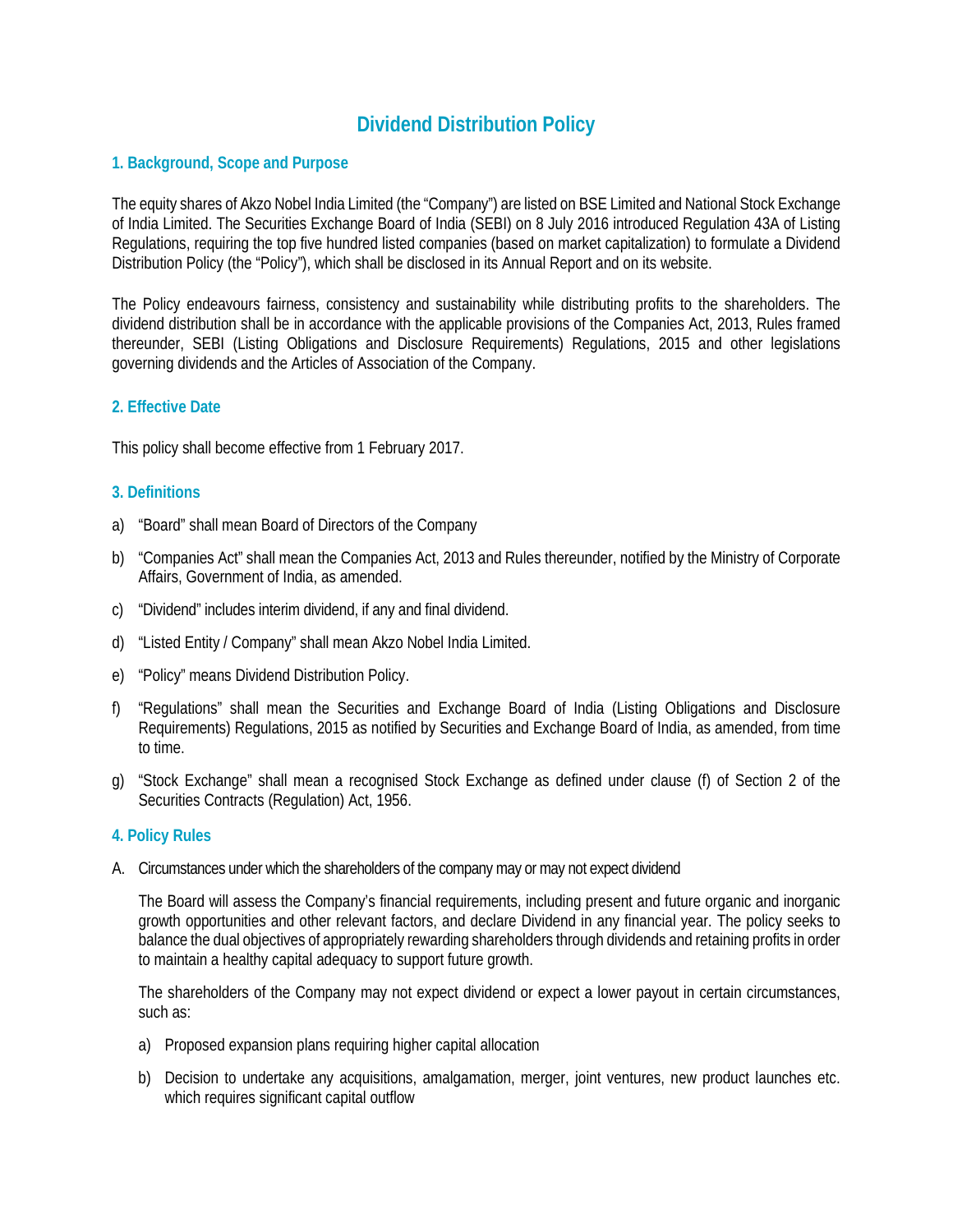- c) Requirement of higher working capital for the purpose of business of the Company
- d) Proposal for buy-back of securities
- e) In the event of loss or inadequacy of profit
- f) challenging regulatory, financial or business environment

In the event of the Board proposing not to recommend any Dividend, the grounds thereof and information on utilisation of the undistributed profit, if any, shall be disclosed to the shareholders in the Annual Report of the Company.

B. Financial parameters for declaration of dividend

The dividend pay-out decision of the Board depends upon various financial parameters. An illustrative list of such parameters and factors is as below:

- a) Macroeconomic and business conditions in general
- b) Operating cash flow of the Company
- c) Profit earned during the year
- d) Profit available for distribution
- C. Internal and external factors that would be considered for evaluation of dividend

Internal Factors:

- a) Working capital requirements
- b) Capital expenditure requirement
- c) Business expansion and growth
- d) Likelihood of crystallization of contingent liabilities, if any
- e) Additional investment in subsidiaries and associates of the company
- f) Upgradation of technology and physical infrastructure
- g) Creation of contingency fund
- h) Acquisition of brands and business
- i) Cost of Borrowing
- j) Past dividend payout ratio / trends
- k) Sustainability of dividend payout in future, etc.

External Factors:

- a) Economic environment
- b) Capital markets
- c) Global conditions
- d) Statutory provisions and guidelines
- e) Dividend payout ratio of competitors
- f) Such other factors as the Board may deem fit from time to time